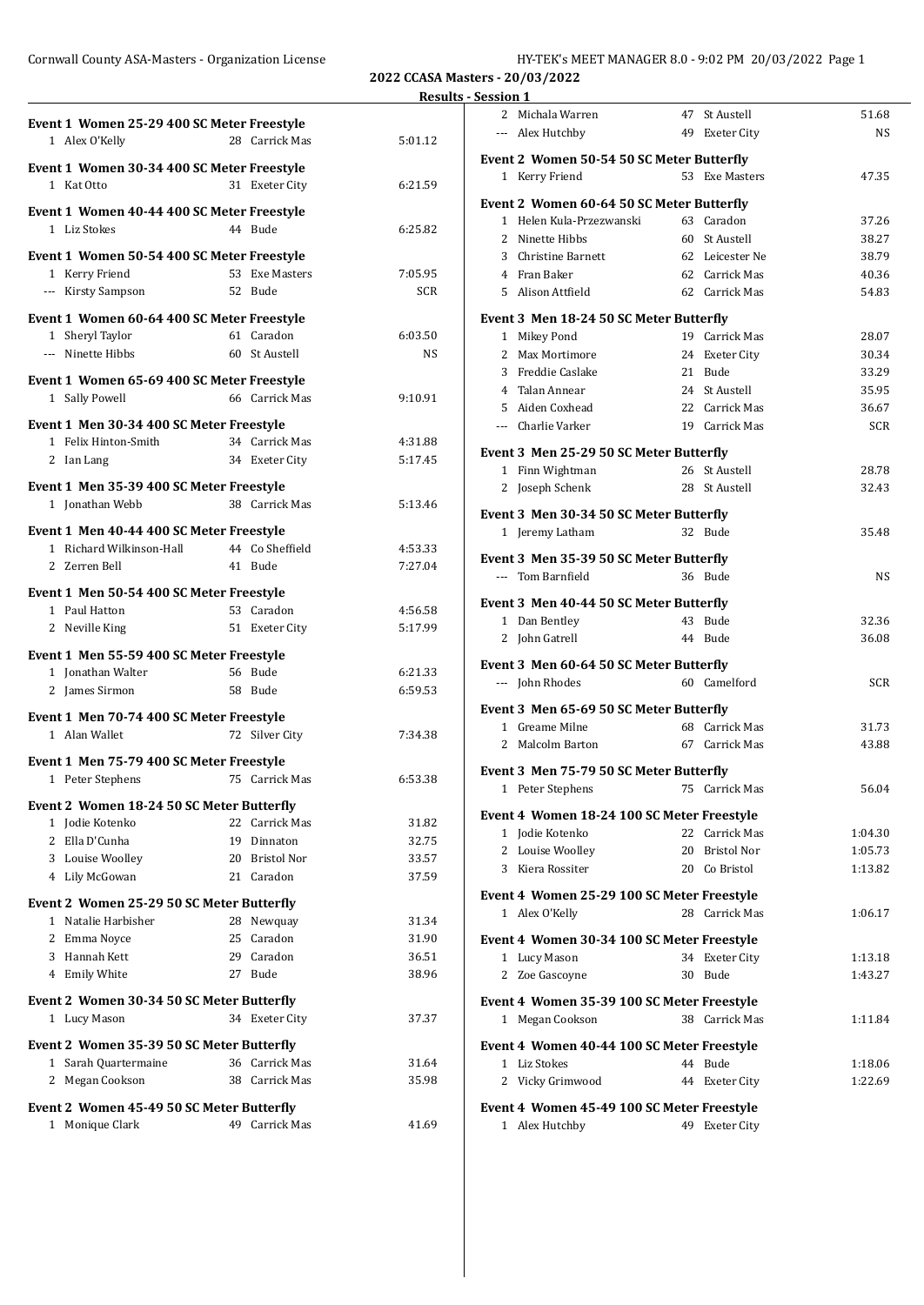| Cornwall County ASA-Masters - Organization License | HY-TEK's MEET MANAGER 8.0 - 9:02 PM 20/03/2022 Page 2 |
|----------------------------------------------------|-------------------------------------------------------|
|----------------------------------------------------|-------------------------------------------------------|

**2022 CCASA Masters - 20/03/2022 Results - Session 1**

| Event 4 Women 50-54 100 SC Meter Freestyle                     |                 |         |
|----------------------------------------------------------------|-----------------|---------|
| 1 Kerry Friend                                                 | 53 Exe Masters  | 1:32.68 |
| --- Ali Phesse                                                 | 52 Carn Brea    | SCR     |
| Event 4 Women 60-64 100 SC Meter Freestyle                     |                 |         |
| 1 Helen Kula-Przezwanski                                       | 63 Caradon      | 1:11.98 |
| 2 Christine Barnett                                            | 62 Leicester Ne | 1:19.68 |
| 3 Ninette Hibbs                                                | 60 St Austell   | 1:22.25 |
| 4 Catherine Ralph                                              | 60 Carrick Mas  | 1:35.21 |
| 5 Alison Attfield                                              | 62 Carrick Mas  | 1:40.64 |
| 6 Maria Szuplewski                                             | 64 Carrick Mas  | 2:16.22 |
|                                                                |                 |         |
| Event 4 Women 65-69 100 SC Meter Freestyle<br>1 Alison Russell | 65 Carrick Mas  | 1:47.08 |
| 2 Sally Powell                                                 | 66 Carrick Mas  | 2:08.71 |
|                                                                |                 |         |
| Event 5 Men 18-24 100 SC Meter Freestyle                       |                 |         |
| 1 Max Mortimore                                                | 24 Exeter City  | 1:02.02 |
| 2 Freddie Caslake                                              | 21 Bude         | 1:08.98 |
| 3 Jack Iley                                                    | 22 Bude         | 1:09.83 |
| 4 Talan Annear                                                 | 24 St Austell   | 1:13.77 |
| 5 Aiden Coxhead                                                | 22 Carrick Mas  | 1:16.06 |
| --- Charlie Varker                                             | 19 Carrick Mas  | SCR     |
| Event 5 Men 25-29 100 SC Meter Freestyle                       |                 |         |
| 1 Finn Wightman                                                | 26 St Austell   | 59.57   |
| 2 Joseph Schenk                                                | 28 St Austell   | 1:05.32 |
| Event 5 Men 30-34 100 SC Meter Freestyle                       |                 |         |
| 1 Felix Hinton-Smith                                           | 34 Carrick Mas  | 57.45   |
| 2 Jeremy Latham                                                | 32 Bude         | 1:10.07 |
|                                                                |                 |         |
| Event 5 Men 35-39 100 SC Meter Freestyle                       |                 |         |
| 1 Luke Wilson-Kilgour                                          | 38 Lydner       | 1:09.20 |
| Event 5 Men 40-44 100 SC Meter Freestyle                       |                 |         |
| 1 Dan Bentley                                                  | 43 Bude         | 1:04.70 |
| 2 Richard Godber                                               | 42 Brixham      | 1:08.72 |
| Event 5 Men 45-49 100 SC Meter Freestyle                       |                 |         |
| 1 Alan Dodd                                                    | 48 Carrick Mas  | 1:16.91 |
| 2 Matt Higgs                                                   | 46 Bude         | 1:22.22 |
| --- David Speare                                               | 49 Bude         | SCR     |
|                                                                |                 |         |
| Event 5 Men 50-54 100 SC Meter Freestyle<br>1 Paul Hatton      | 53 Caradon      | 1:05.22 |
| 2 Neville King                                                 | 51 Exeter City  | 1:05.66 |
|                                                                |                 |         |
| Event 5 Men 55-59 100 SC Meter Freestyle                       |                 |         |
| 1 Jonathan Walter                                              | 56 Bude         | 1:15.76 |
| 2 James Sirmon                                                 | 58 Bude         | 1:26.31 |
| Event 5 Men 70-74 100 SC Meter Freestyle                       |                 |         |
| 1 Alan Wallet                                                  | 72 Silver City  | 1:32.04 |
|                                                                |                 |         |
| Event 5 Men 75-79 100 SC Meter Freestyle                       |                 |         |
| 1 Peter Stephens                                               | 75 Carrick Mas  | 1:31.95 |
| Event 6 Women 18-24 200 SC Meter Backstroke                    |                 |         |
| 1 Jordan Holroyd                                               | 24 Exeter City  | 2:51.45 |
| Event 6 Women 30-34 200 SC Meter Backstroke                    |                 |         |
| 1 Sara Rolle                                                   | 34 Exe Masters  | 3:30.55 |
|                                                                |                 |         |

| Event 6 Women 40-44 200 SC Meter Backstroke                   |    |                              |              |  |
|---------------------------------------------------------------|----|------------------------------|--------------|--|
| --- Sheona Grant                                              |    | 40 Carrick Mas               | DQ DQ        |  |
| Event 6 Women 45-49 200 SC Meter Backstroke                   |    |                              |              |  |
| 1 Monique Clark                                               |    | 49 Carrick Mas               | 3:06.00      |  |
|                                                               |    |                              |              |  |
| Event 6 Women 60-64 200 SC Meter Backstroke                   |    |                              |              |  |
| 1 Fran Baker                                                  |    | 62 Carrick Mas               | 3:11.72      |  |
| --- Alison Chatterjea                                         |    | 60 Bude                      | <b>SCR</b>   |  |
| Event 6 Men 40-44 200 SC Meter Backstroke                     |    |                              |              |  |
| 1 Richard Wilkinson-Hall                                      |    | 44 Co Sheffield              | 2:42.54      |  |
| Event 7 Women 18-24 50 SC Meter Breaststroke                  |    |                              |              |  |
| 1 Jodie Kotenko                                               |    | 22 Carrick Mas               | 36.87        |  |
| 2 Ella D'Cunha                                                |    | 19 Dinnaton                  | 38.31        |  |
| 3 Louise Woolley                                              |    | 20 Bristol Nor               | 38.92        |  |
| 4 Lily McGowan                                                |    | 21 Caradon                   | 39.21        |  |
| 5 Alex Moore                                                  |    | 19 Bude                      | 40.44        |  |
| --- Lauren Venn                                               |    | 21 Bristol Nor               | DO DO        |  |
|                                                               |    |                              |              |  |
| Event 7 Women 25-29 50 SC Meter Breaststroke                  |    |                              |              |  |
| 1 Hannah Kett                                                 |    | 29 Caradon<br>28 Carrick Mas | 40.73<br>NS. |  |
| --- Alex O'Kelly                                              |    |                              |              |  |
| Event 7 Women 30-34 50 SC Meter Breaststroke                  |    |                              |              |  |
| 1 Kat Otto                                                    |    | 31 Exeter City               | 47.22        |  |
| 2 Zoe Gascoyne                                                |    | 30 Bude                      | 1:06.47      |  |
| Event 7 Women 40-44 50 SC Meter Breaststroke                  |    |                              |              |  |
| 1 Vicky Grimwood                                              |    | 44 Exeter City               | 46.49        |  |
| 2 Liz Stokes                                                  |    | 44 Bude                      | 46.97        |  |
|                                                               |    |                              |              |  |
| Event 7 Women 45-49 50 SC Meter Breaststroke                  |    |                              |              |  |
| 1 Cags Gilbert                                                |    | 48 Carrick Mas               | 50.06        |  |
| 2 Michala Warren                                              |    | 47 St Austell                | 51.16        |  |
| Event 7 Women 55-59 50 SC Meter Breaststroke                  |    |                              |              |  |
| 1 Jess Lynes                                                  |    | 58 Bude                      | 49.49        |  |
| Event 7 Women 60-64 50 SC Meter Breaststroke                  |    |                              |              |  |
| 1 Sheryl Taylor                                               |    | 61 Caradon                   | 44.52        |  |
| 2 Christine Barnett                                           |    | 62 Leicester Ne              | 46.33        |  |
| 3 Alison Attfield                                             |    | 62 Carrick Mas               | 57.35        |  |
| 4 Catherine Ralph                                             |    | 60 Carrick Mas               | 57.43        |  |
| 5 Maria Szuplewski                                            |    | 64 Carrick Mas               | 1:07.87      |  |
| --- Ninette Hibbs                                             |    | 60 St Austell                | NS           |  |
|                                                               |    |                              |              |  |
| Event 8 Men 18-24 50 SC Meter Breaststroke                    |    |                              |              |  |
| 1 Max Mortimore                                               |    | 24 Exeter City               | 37.68        |  |
| 2 Talan Annear<br>--- Aiden Coxhead                           |    | 24 St Austell                | 43.96        |  |
|                                                               |    | 22 Carrick Mas               | DO DO        |  |
| 7.4 Leg movements not simultaneous (alternating leg movement) |    |                              |              |  |
| Event 8 Men 25-29 50 SC Meter Breaststroke                    |    |                              |              |  |
| 1 Joseph Schenk                                               |    | 28 St Austell                | 37.86        |  |
| Event 8 Men 30-34 50 SC Meter Breaststroke                    |    |                              |              |  |
| 1 Ian Lang                                                    |    | 34 Exeter City               | 38.81        |  |
| 2 Jeremy Latham                                               | 32 | Bude                         | 40.73        |  |
|                                                               |    |                              |              |  |
| Event 8 Men 35-39 50 SC Meter Breaststroke                    |    |                              |              |  |
| 1 Jonathan Webb                                               |    | 38 Carrick Mas               | 36.26        |  |